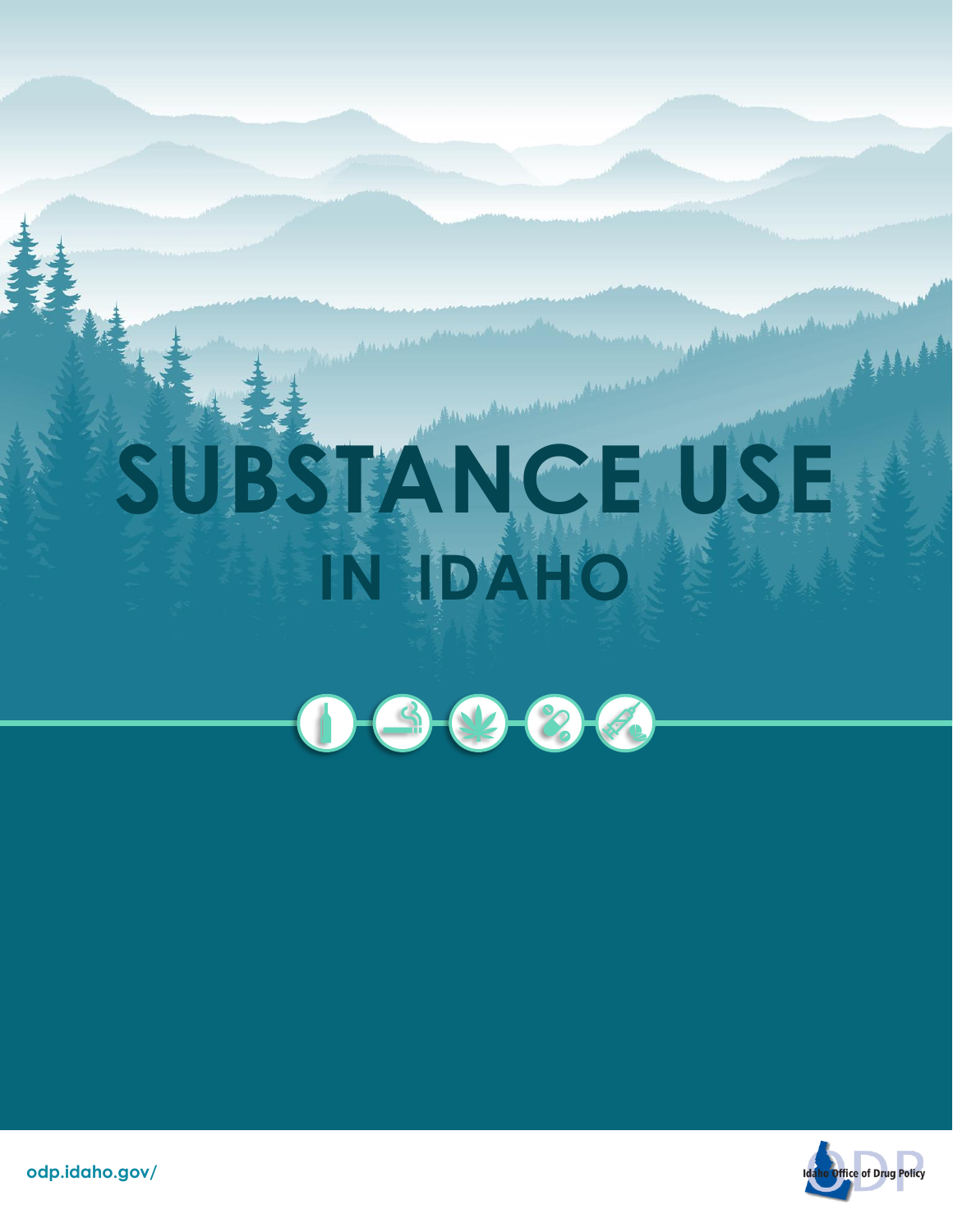## **ABOUT THIS DATA BOOK**

**This booklet provides an overview of substance use among youth and adults in Idaho to help guide substance use policy and prevention efforts in the state.**

**The information presented is the most up-to-date data drawn from numerous national and state-level sources of substance consumption and substance-related consequences data.** 

**We would like to acknowledge the state agencies that contributed data to this effort: the Idaho State Department of Education, the Idaho Transportation Department, the Idaho State Police Statistical Analysis Center, and the Idaho Department of Health and Welfare.**

**For more detail regarding recent substance use trends, visit prevention.odp.idaho.gov/ to download the Idaho Substance Abuse Prevention Needs Assessment, a collaborative effort of Idaho's State Epidemiological Outcomes Workgroup through the Office of Drug Policy.**



- **2** [Idaho Demographics](#page-2-0)
	- **3** [Overview of Substance](#page-3-0)  Use in Idaho



- **4** [Alcohol | Youth Use](#page-4-0)
- **5** [Alcohol | Youth Consequences](#page-5-0)
	- **6** [Alcohol | Adult Use](#page-6-0)
	- **7** [Alcohol | Adult Consequences](#page-7-0)



**10** [Prescription Drugs](#page-10-0)

- 11 [Other Illicit Drugs](#page-11-0)
- **12** [Data Source References](#page-12-0)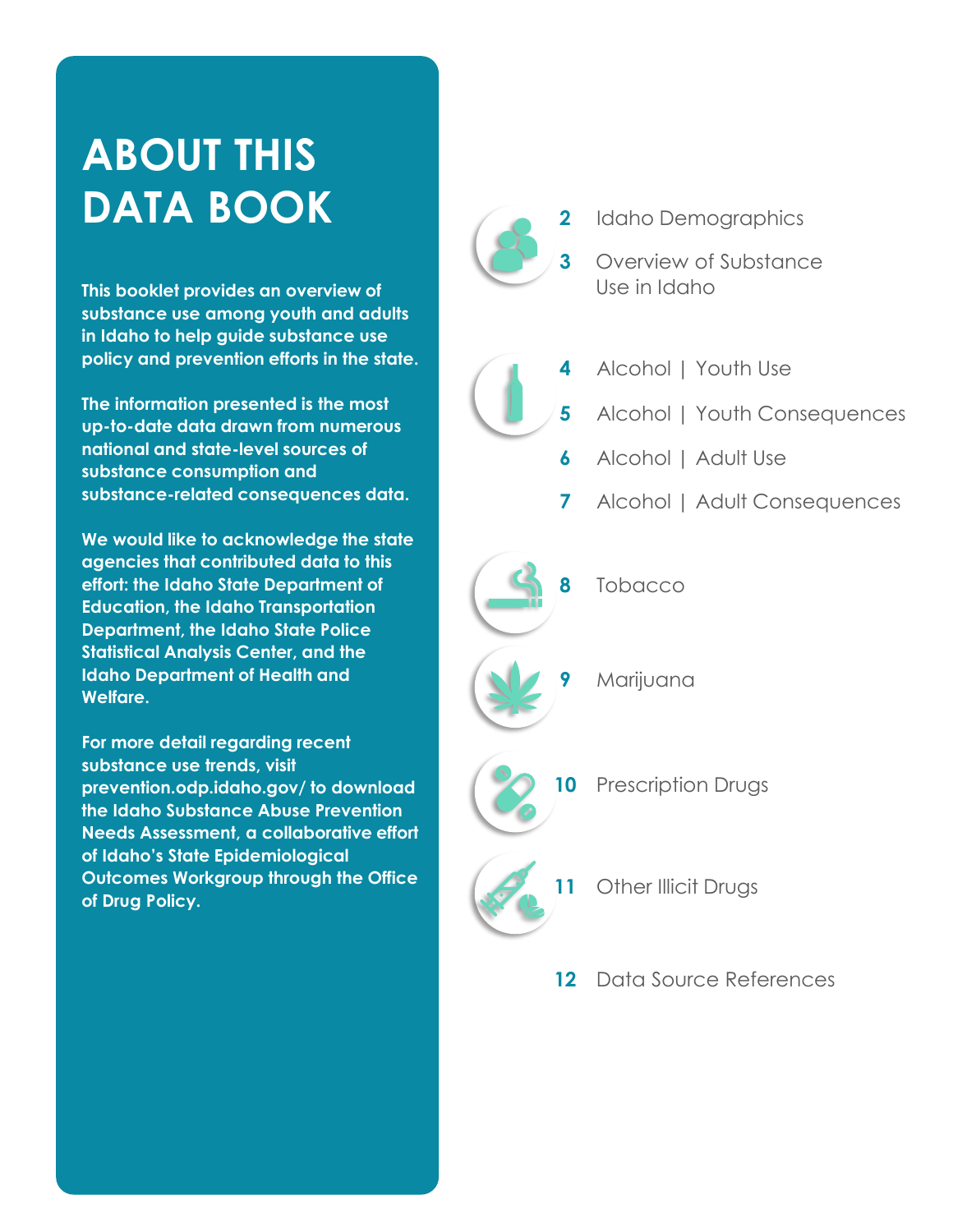### <span id="page-2-0"></span>**IDAHO** | Demographics .

*Idaho has long been one of the most rural states in the U.S., but times are changing: it was the fastest growing state in 2017*

**Idaho ranks 39th in population**<sup>1</sup>



POPULATION **1,716,943 2.4%** Two or More Races **1.8%** American Indian / Alaska Native **1.5%** Asian RACE<sup>3</sup> **9.5% INCREASE** SINCE 2010 **12%** HISPANIC or LATINO **93%** ETHNICITY<sup>3</sup> 1

5 American Indian reservations<sup>4</sup> 26% have a bachelor's



**17** counties with **5** or fewer residents per square mile $^{\text{2}}$ 



**35.5** median age<sup>5</sup> and **3.8%** unemployed



**1** in **14** are veterans<sup>3</sup> and **14%** living in poverty 3



**WHITE** 

degree or higher<sup>3</sup>

**0.2%** Native Hawaiian / Pacific Islander

**0.8%** Black



**\$49,174** median household income<sup>3</sup>



3.8% unemployed



14% living in poverty<sup>3</sup>

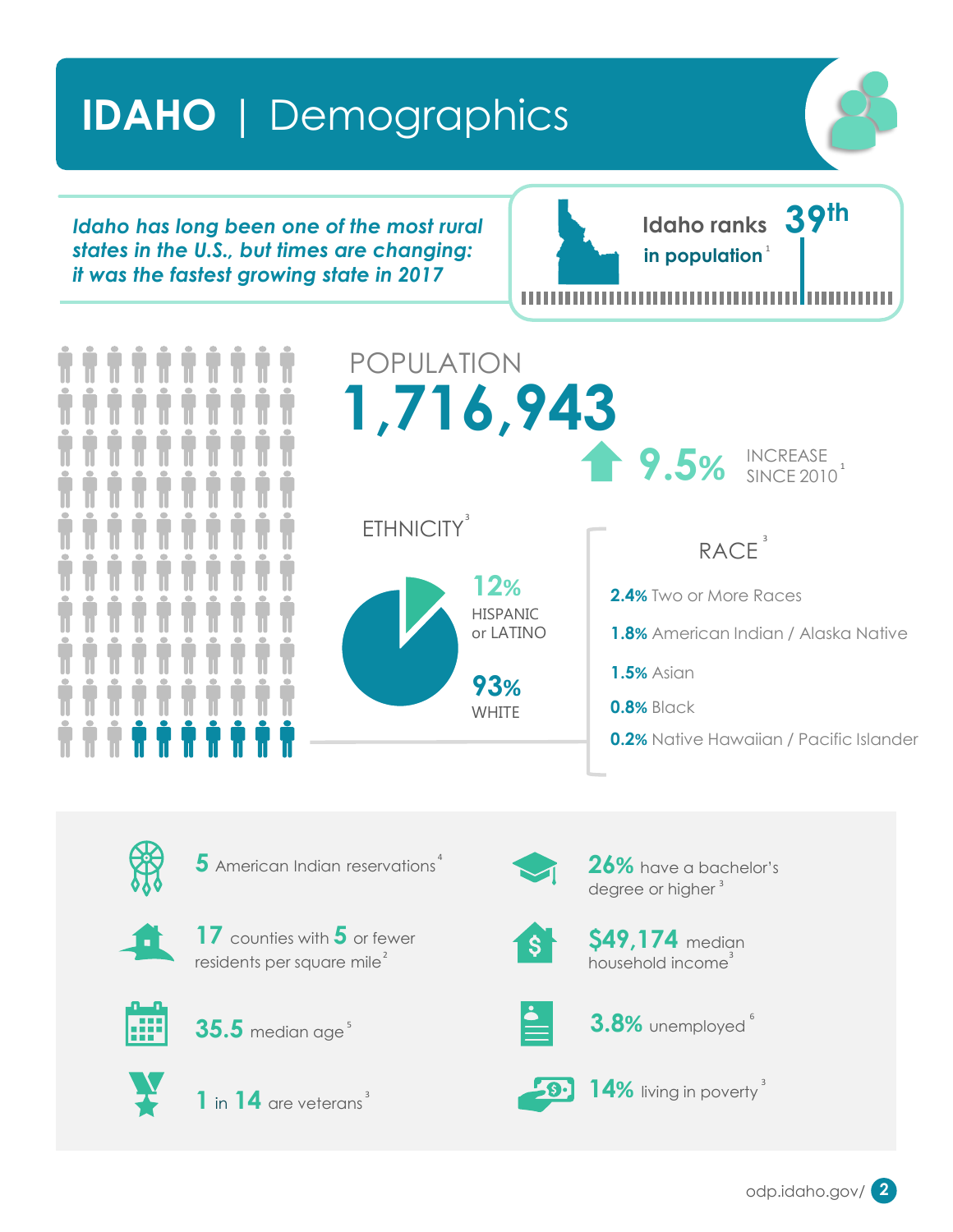### <span id="page-3-0"></span>**SUBSTANCE USE**| Overview .



*Alcohol, tobacco, and marijuana are the most commonly used drugs among Idahoans—use is typically lower than the national average*

### **YOUTH**

**ALCOHOL**, **TOBACCO**, and **MARIJUANA** are the **most commonly used** drugs among Idaho youth

LIFETIME USE AMONG HIGH SCHOOL STUDENTS  $^{7}$ 

### **ADULTS**

**BINGE DRINKING**, **TOBACCO USE**, and **MARIJUANA USE** are **lower in Idaho**  than the national average

USE IN PAST 30 DAYS AMONG ADULTS AGED 18+

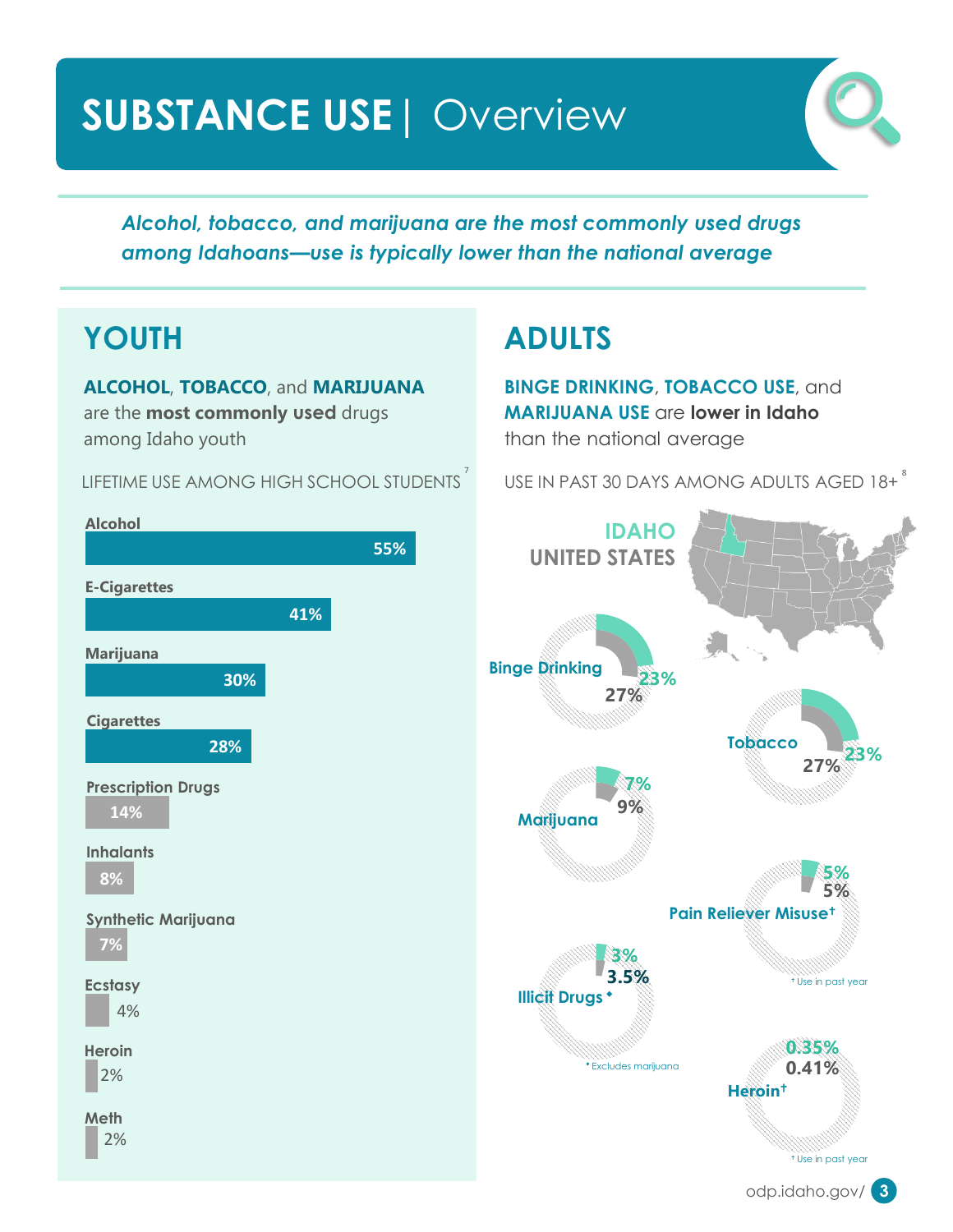<span id="page-4-0"></span>**ALCOHOL** | Youth Use .

*Idaho has made great strides in reducing youth use: youth past 30-day use is among the lowest rates in the nation*

**Idaho ranks 41st for alcohol use among youth 12-17** 8

**Alcohol use** among Idaho high school students has **decreased in recent years**







**1**in **6**Idahoans **UNDER 21 DRANK ALCOHOL IN THE PAST 30 DAYS ......** 

Although **92%** of **Idaho adults agree** that **UNDERAGE DRINKING is harmful**  10

> **47%**of students who drank in the past 30 days reported that **AN ADULT OBTAINED THE ALCOHOL FOR THEM** 7

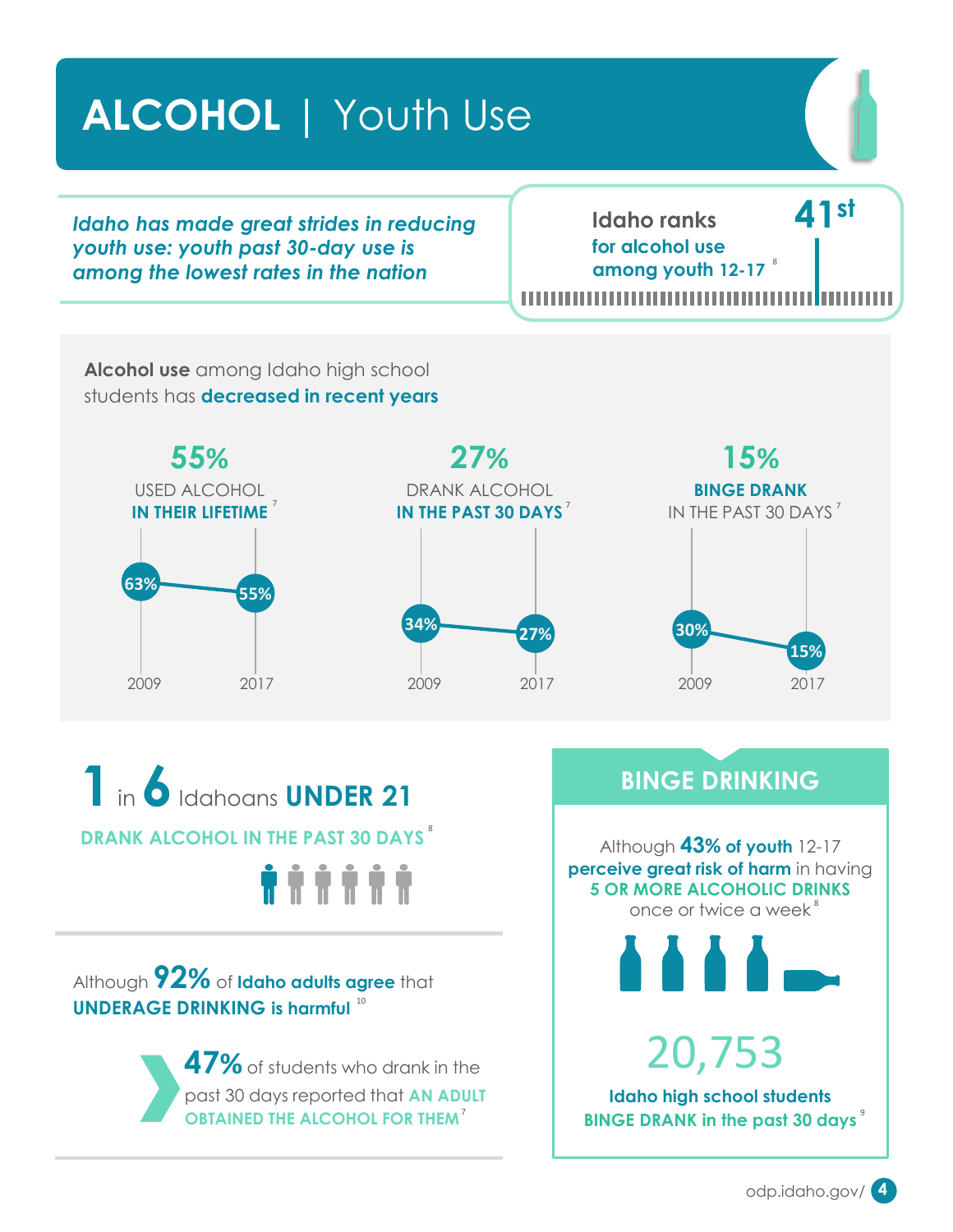## <span id="page-5-0"></span>**ALCOHOL** | Youth Consequences .

#### *Idaho youth experience consequences from drinking at rates comparable to national averages*

Most Idaho youth think their **PARENTS** would **STRONGLY DISAPPROVE** of them drinking 1 or 2 alcoholic beverages nearly every day 8

> of Idahoans 12-17 meet the criteria for an **ALCOHOL USE DISORDER** 8

**3%**



**92**%

#### **Teen Drinking May Cause Permanent Changes to the Brain**

Studies suggest that teen drinking may have serious effects on the structure of the brain and how it works. Heavy drinking has been shown to affect young people's memory functions. It also may harm the growth and integrity of certain parts of the brain. Youth drinking may also impact blood flow in certain areas of the brain and electrical brain activities. 11

### DRINKING AND DRIVING

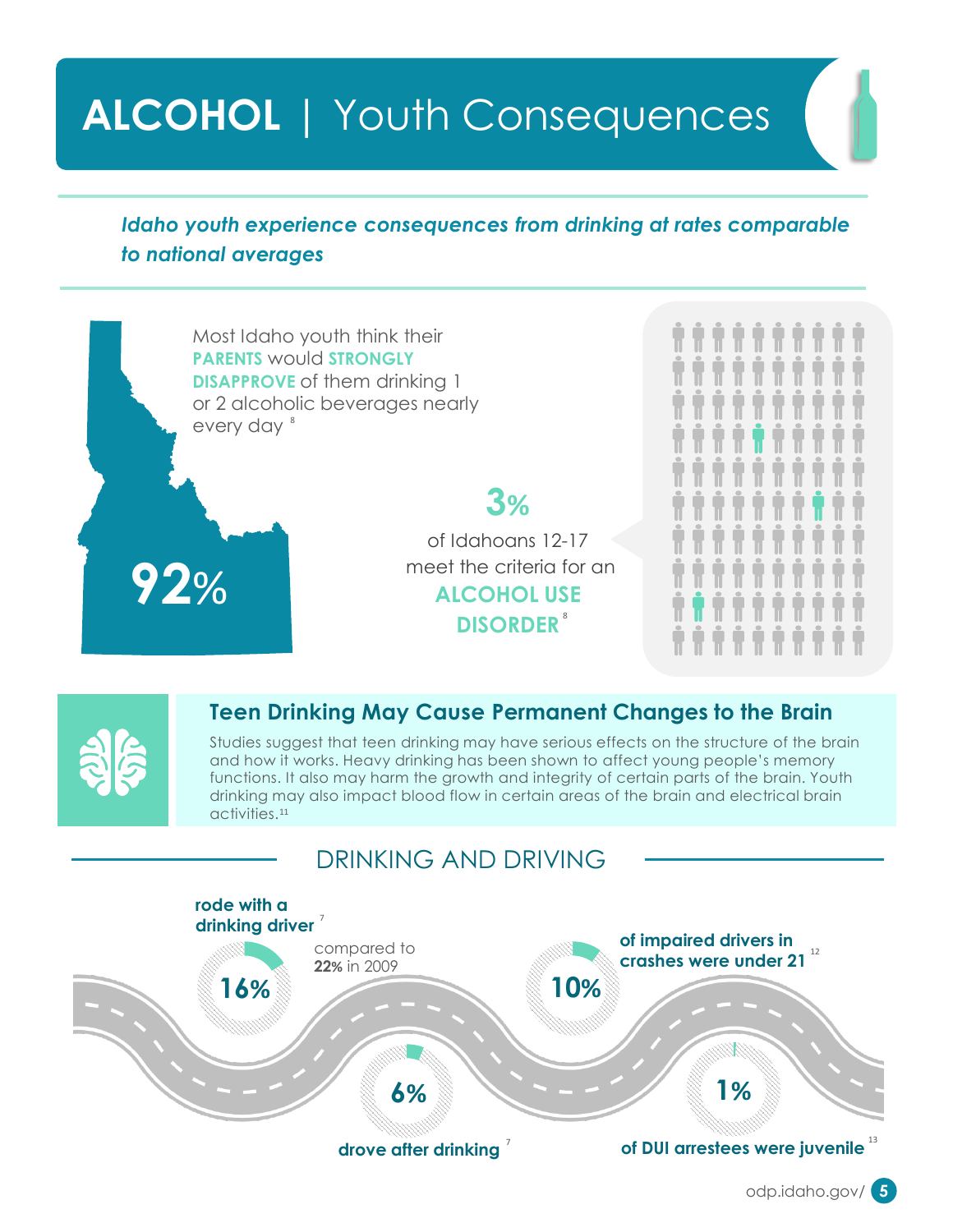### <span id="page-6-0"></span>**ALCOHOL** | Adult Use .

*Although alcohol use among young adults has decreased in recent years— about a third were binge alcohol users in the past month and most do not perceive binge drinking as greatly risky*

**Idaho ranks 41st for alcohol use among adults 18+** 8



### **HALF**

of Idaho adults **DRANK ALCOHOL IN THE PAST 30 DAYS**

\*\*\*\*\***\*\*\*\*\*** 



### **RISK FACTORS**

#### **MOST LIKELY TO DRINK** 10

- Adults aged 25-34
- Men
- College graduates
- Make \$50,000 or more per year

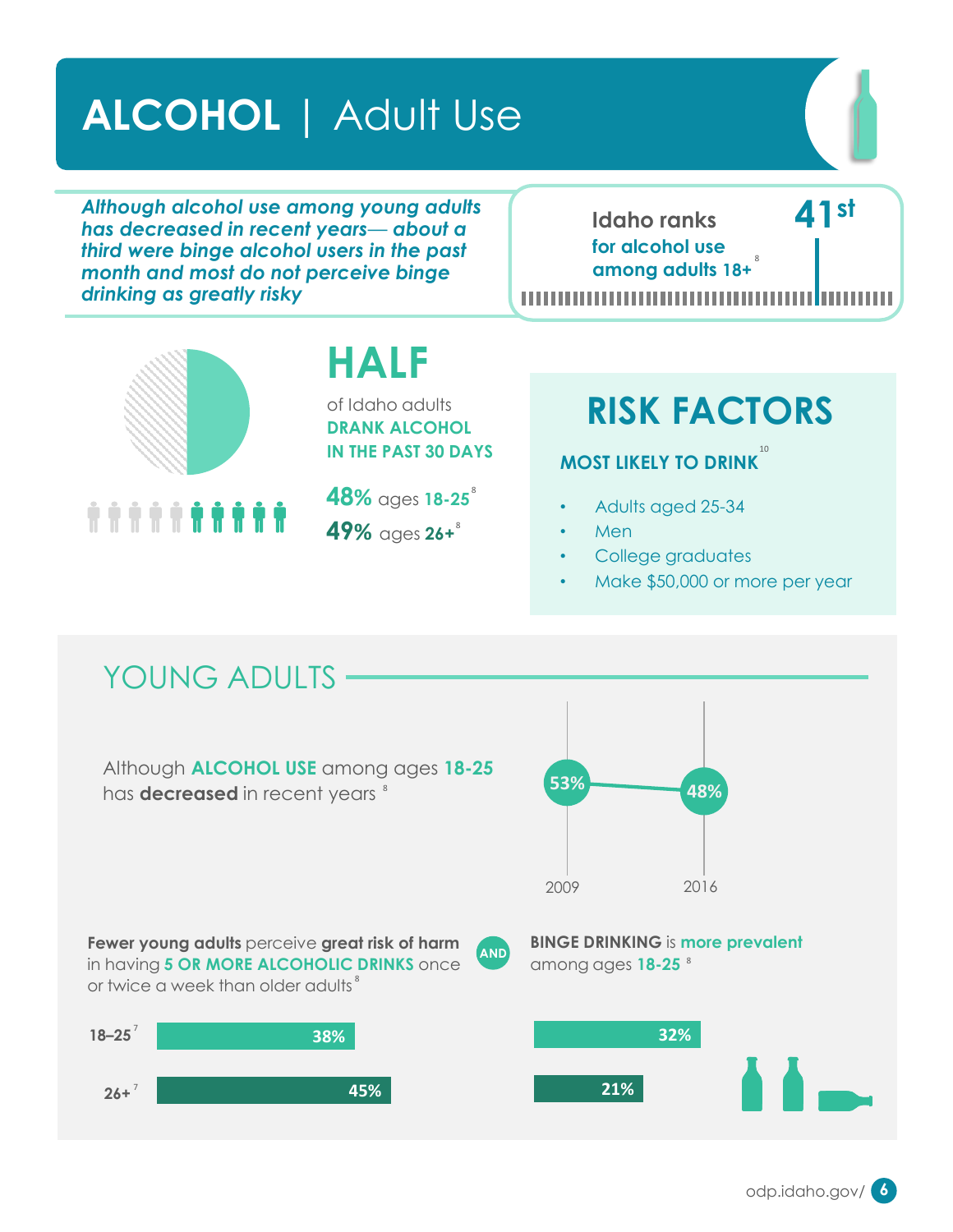### <span id="page-7-0"></span>**ALCOHOL** | Adult Consequences .

*Idahoans increasingly suffer life-threatening consequences due to alcohol use—rates of impaired driving and alcohol-induced mortality are on the rise*

**11%**

of Idaho **young adults** aged 18-25 meet the criteria for an **ALCOHOL USE DISORDER**



compared to **5% aged 26+** <sup>8</sup> compared 18-25 **NEEDED BUT DID NOT RECEIVE TREATMENT** for alcohol use in past year 8



of all **alcohol-related arrests** are for driving under the influence<sup>14</sup>



The **impaired driving rate** increased by 26% between 2011 and 2015 (4.2 vs 5.3 per 100,000) and **fatalities from impaired driving increased by 6% annually** 12

**\$1 BILLION**

**DRINKING AND DRIVING**

### **75% \$1,003,962,940**

The cost of impaired driving in Idaho in 2015—more than **\$600 per resident**



and increased by 12%  $_{\rm{14}}$ between 2011 and 2016



**Adults 45-54**, **men**, **American Indians/Alaska Natives, non-Hispanic Idahoans**, and residents of **District 1, Lemhi County, Benewah County, and Shoshone County** are at **significantly higher risk** for alcohol-induced death 15

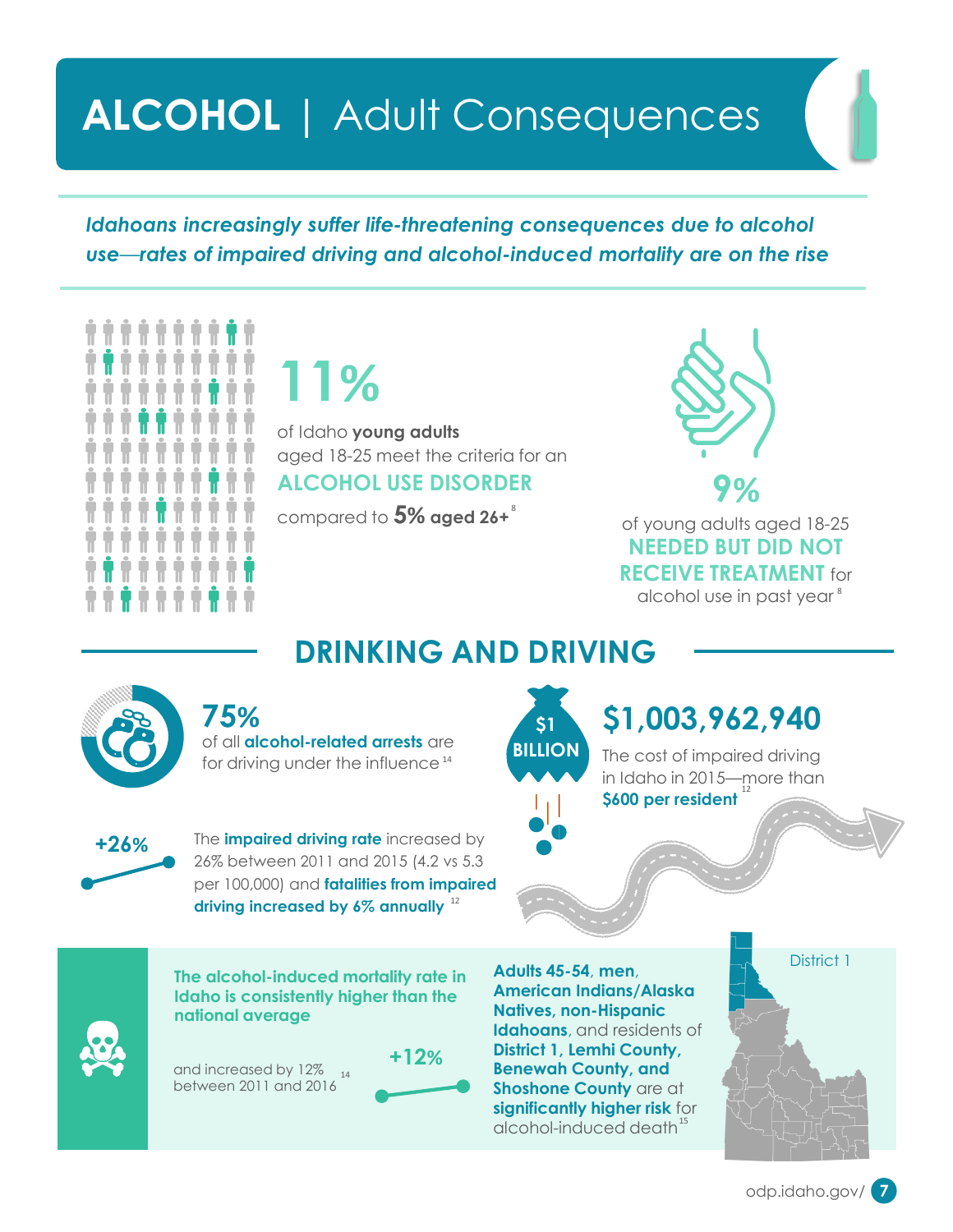### <span id="page-8-0"></span>**TOBACCO** .



*Tobacco use has declined and most Idahoans know the risks, but e-cigarettes are gaining popularity* 

# **72%**

of Idahoans perceive **GREAT RISK IN SMOKING ONE OR MORE PACKS OF CIGARETTES A DAY** 8



Use of tobacco products among Idahoans aged 12+ has **decreased** 22% since 2009 8



7

**Idaho ranks 44th for tobacco use**  8 **among ages 12+**

,,,,,,,,,,,,,,,

### **RISK FACTORS**

**MOST LIKELY TO SMOKE** 10

- Adults  $45-54$
- Have a high school diploma or less
- Make less than \$25,000 per year

### HIGH SCHOOL STUDENTS

#### **LIFETIME USE**

have used an electronic vapor **41%** product at least once

**28%** have tried cigarettes, even one or two puffs

#### **30-DAY USE**

**19%** used some form of tobacco (including electronic products)



**14%** used an e-cigarette on

used smokeless tobacco **5%**

**Teens who use smokeless tobacco have a higher risk of becoming cigarette smokers within 4 years**



**Tobacco use** among Idaho high school students has **decreased since 2009**



**41%** fewer frequent smokers



**42%** decrease in tobacco product use in the past 30 days

**30%** fewer tried cigarette smoking

**51%**

of current users **tried to quit at least once in the past year**



Academic achievement is associated with lower likelihood of smoking: **Students with mostly A's were 80% less likely to be current smokers** than those with mostly D's/F's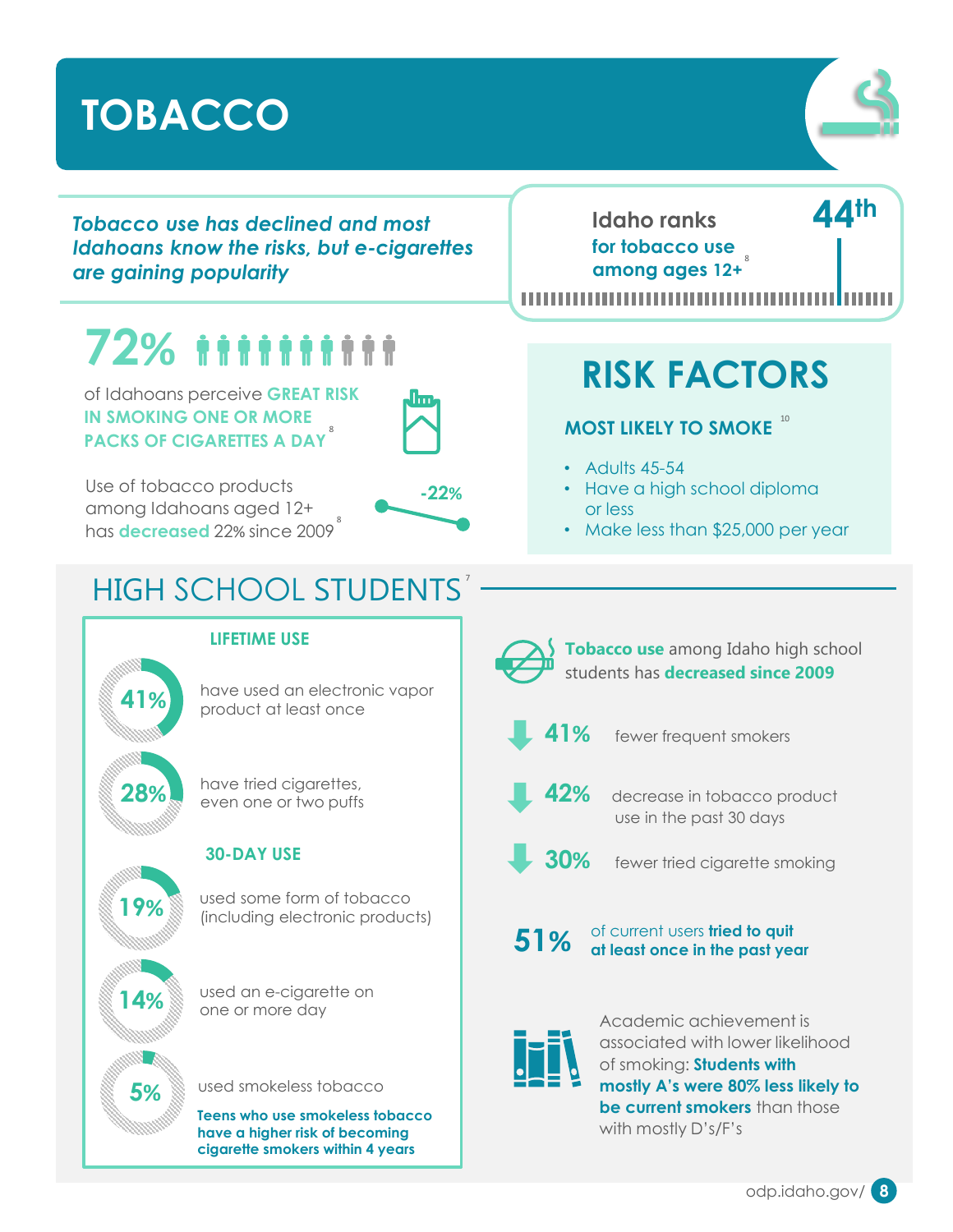#### <span id="page-9-0"></span>**MARIJUANA** . **Idaho ranks 37th** *Young adults are more likely to use marijuana and see it as less risky than*  **for marijuana use among ages 12+** 7 *older and younger Idahoans* **7%**of Idahoans aged **12+ RISK FACTORS USED MARIJUANA IN THE PAST 30 DAYS** 8**MOST LIKELY TO USE MARIJUANA** 10 Significantly **fewer young**  use is highest among **adults perceive MARIJUANA AND YOUNG ADULTS 18-25** 8 **USE** as **RISKY** than youth and • Adults 18+ older adults • Unmarried or never married • Drinkers and smokers **6% 31% 12-17** • Make less than \$15,000 per year • Unemployed **16% 15% 18-25** • Poor mental health/depressive **6% 26+ 30% trying marijuana using marijuana**  Ш Youth 12-17 think their **PARENTS would**  once or twice once a month or more **STRONGLY DISAPPROVE** of them . . . **88% 90%** 8 HIGH SCHOOL STUDENTS **LIFETIME USE** 7 **16% USED MARIJUANA 30%** have used marijuana **IN THE PAST 30 DAYS** compared to **14% in 2009** 7

**6%** tried marijuana **before age 13**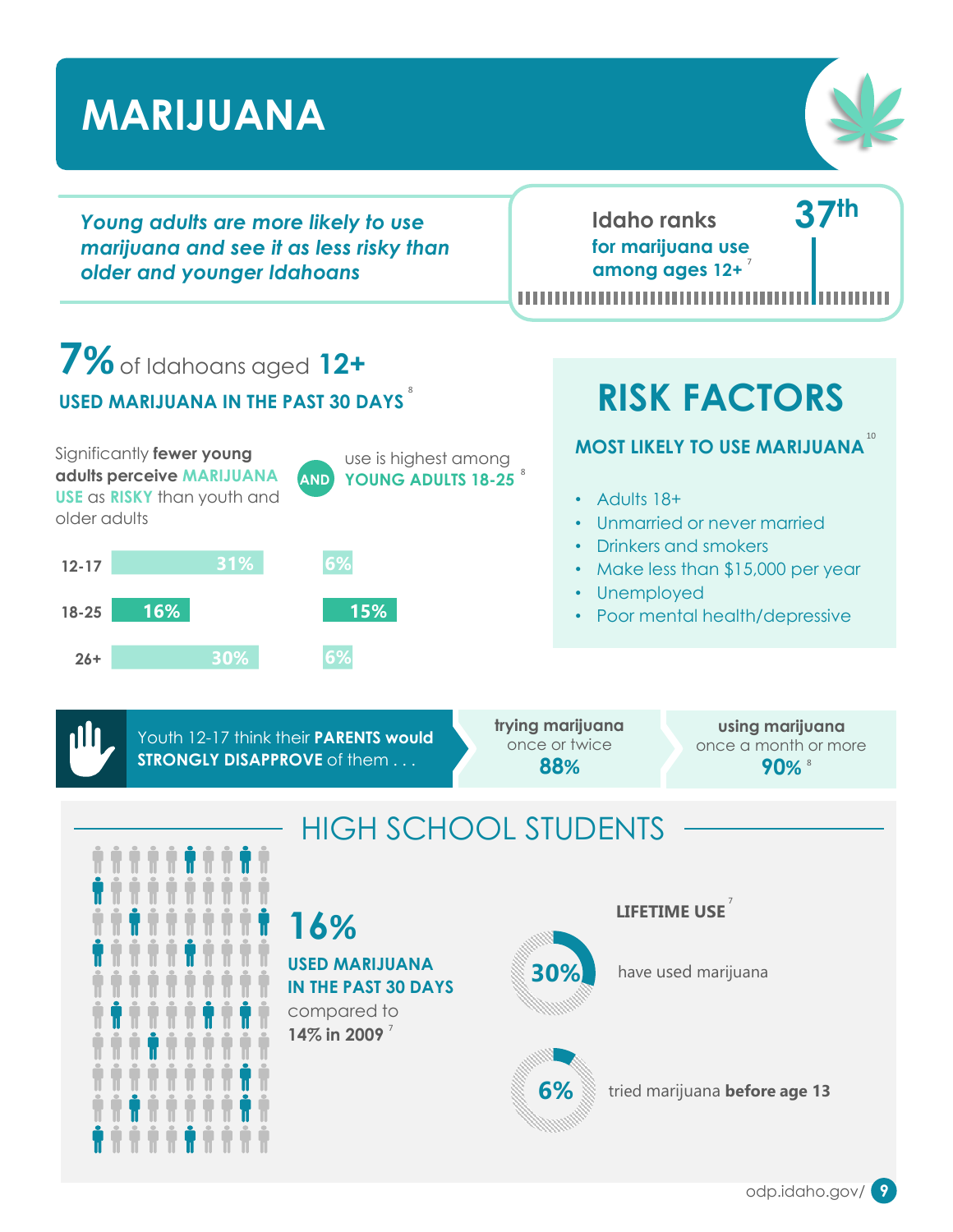## <span id="page-10-0"></span>**PRESCRIPTION DRUGS** .



*Pain reliever misuse is higher than the national average, and drug-induced deaths are increasing*

**5 th Idaho ranks for pain reliever misuse among ages 12+** 8

Ш



Young adults are significantly more likely to misuse pain relievers the past year  $^{\mathrm{s}}$ 



of those **AGED 12+** had misused prescription psychotherapeutics in the past year<sup>8</sup>



of **HIGH SCHOOL STUDENTS** have taken prescription drugs **without a prescription**  in their lifetime<sup>7</sup>

From **2015 to 2016** drug-induced deaths

**The RATE OF DRUG-INDUCED DEATHS has increased 30% over the past 5 years** 15







Overdose deaths **INCREASED BY 19%** from 2015 to 2016 15



**Opioids** are the **most common drug category reported on death certificates**  for drug-induced deaths

Opioid-involved drug-induced deaths are **rising faster** than other drug-involved deaths 15



odp.idaho.gov/ **10**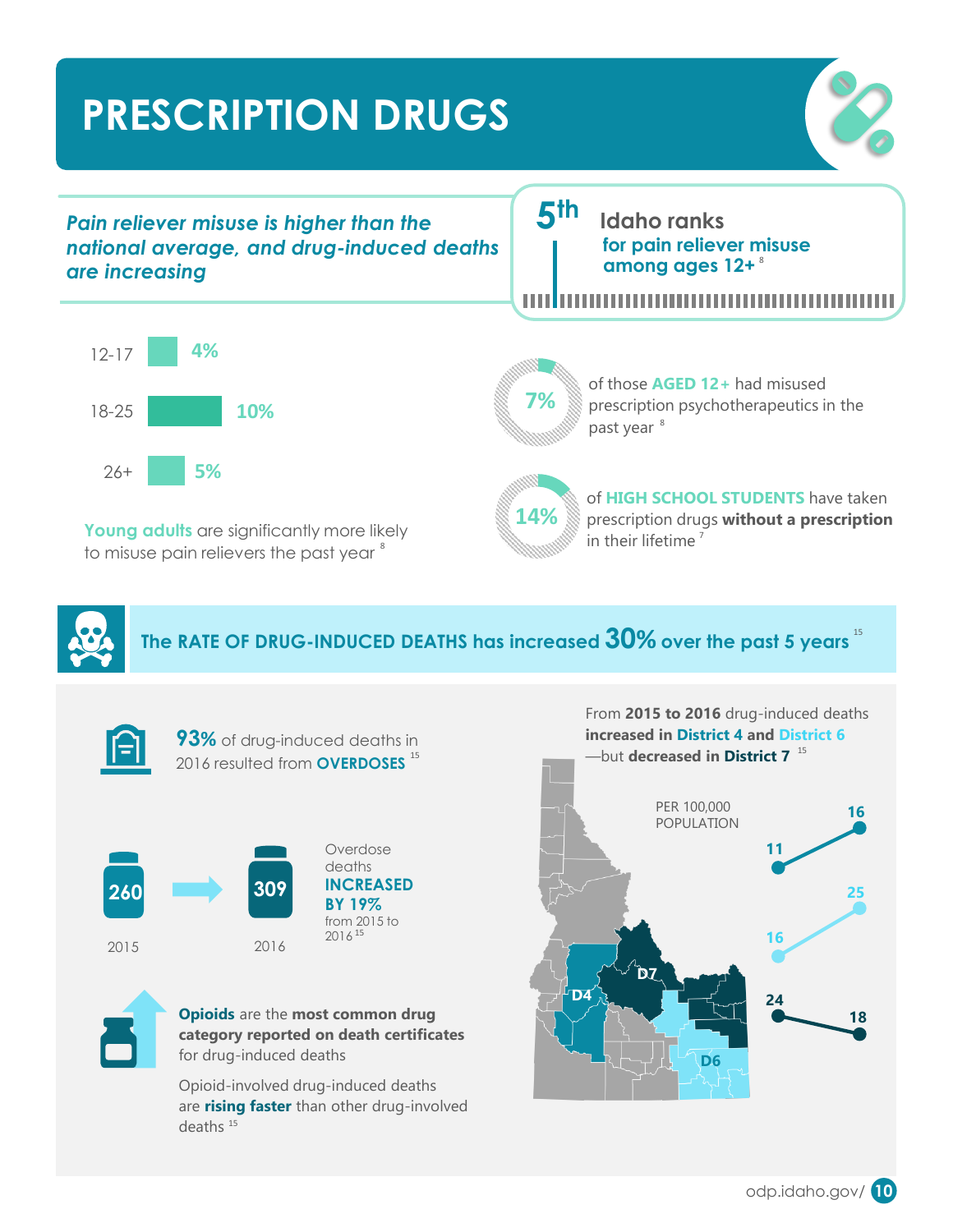### <span id="page-11-0"></span>**OTHER ILLICIT DRUGS**



*Young adults aged 18-25 are at the highest risk of illicit drug use (not including marijuana) and exposure starts early: almost a quarter of high school students have been offered, sold or given an illicit drug on school property* 

**Idaho ranks 28th for illicit drug use among ages 12+** 8



**DRUG USE IN PAST YEAR** 8



In addition to **morbidity and mortality** due to injury, **drug abuse is related to** 

- Suicide
- Early unwanted pregnancy
- School failure
- Delinquency
- Transmission of sexually transmitted diseases including HIV 6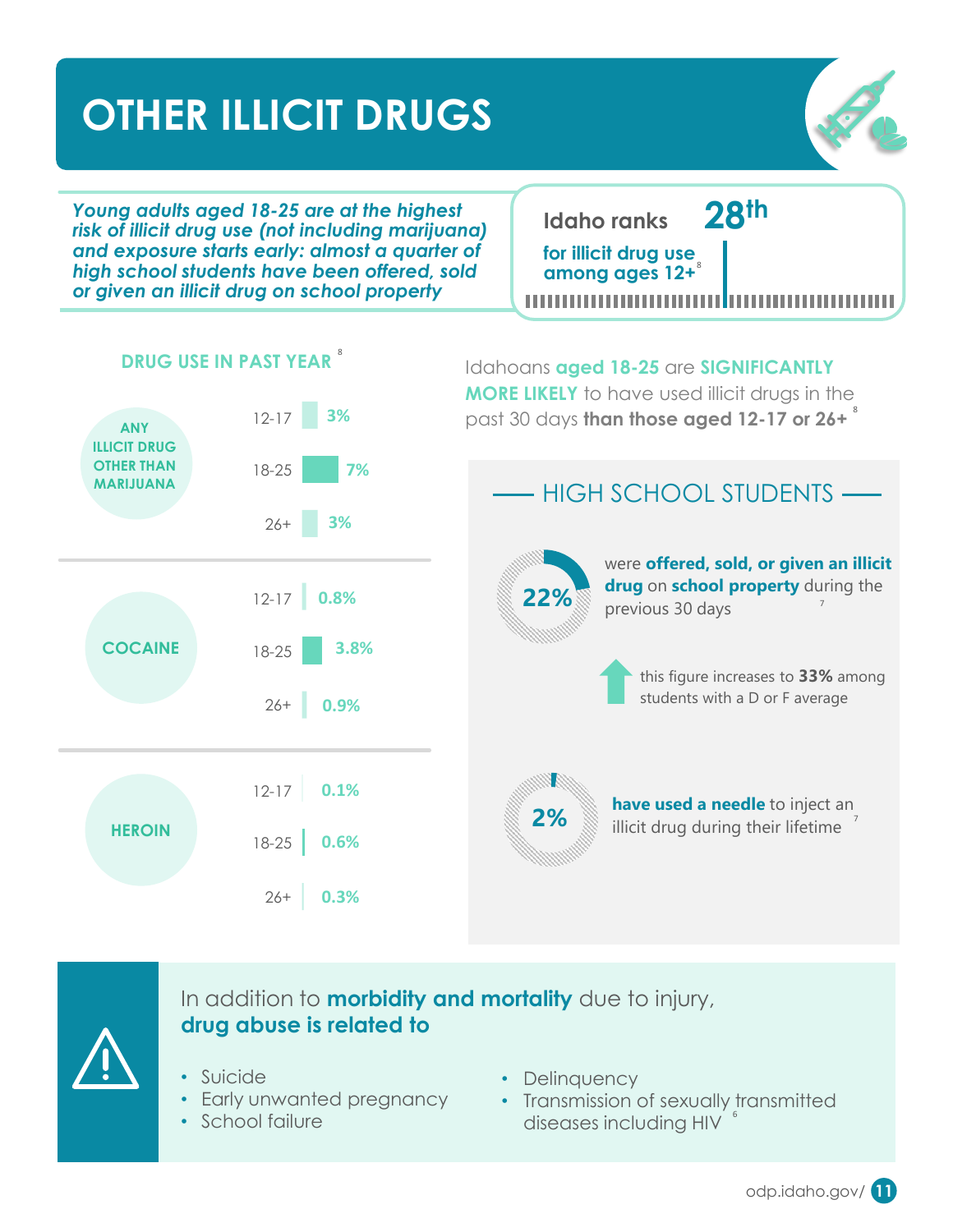### <span id="page-12-0"></span>**DATA SOURCE REFERENCES**



- **1. Annual Estimates of the Resident Population for the United States, Regions, States, and Puerto Rico:** April 1, 2010 to July 1, 2017 <www.census.gov/data/datasets/2017/demo/popest/state-total.html>
- **2. US Census Bureau, Census of Population and Housing,** 2010 **and Population Estimates Program,** 2016 **(calculated)** <www.census.gov>
- **3. US Census QuickFacts,** 2016 <www.census.gov/quickfacts/ID>
- **4. Nationalatlas.gov,** 2017 <www.sde.idaho.gov/indian-ed/files/general/Idaho-Reservation-Map.pdf>
- **5. Annual Estimates of the Resident Population for Selected Age Groups by Sex for the United States, States, Counties and Puerto Rico Commonwealth and Municipios:** April 1, 2010 to July 1, 2016 <factfinder.census.gov/faces/nav/jsf/pages/index.xhtml>
- **6. United States Department of Labor – Bureau of Labor Statistics,** 2017 <www.bls.gov/>
- **7. Youth Risk Behavior Survey,** 2017 <www.spanidaho.org/uploads/2017-Youth-Risk-Behavior-Survey-Results.pdf>
- **8. National Survey on Drug Use and Health,** 2015–2016 <www.samhsa.gov/samhsa-data-outcomes-quality/major-data-collections/state-reports-NSDUH-2016>
- **9. National Survey on Drug Use and Health,** 2015–2016 **and US Census Bureau,** 2010 **(calculated)**

<www.samhsa.gov/samhsa-data-outcomes-quality/major-data-collections/state-reports-NSDUH-2016> <www.census.gov>

**10. Behavioral Risk Factor Surveillance System,** 2015

[healthandwelfare.idaho.gov/Portals/0/Health/Statistics/BRFSS%20Reports/Idaho\\_BRFSS\\_Annual\\_Report\\_2015.pdf](healthandwelfare.idaho.gov/Portals/0/Health/Statistics/BRFSS%20Reports/Idaho_BRFSS_Annual_Report_2015.pdf)

- **11. National Institute of Alcohol Abuse and Alcoholism** <pubs.niaaa.nih.gov/publications/arh284/205-212.htm>
- 
- **12. Idaho Transportation Department,** 2015

<apps.itd.idaho.gov/apps/ohs/Crash/15/2015Impaired.pdf>

- **13. Idaho Statistical Analysis Center,** 2016 <www.isp.idaho.gov/pgr/Research/sac.html>
- **14. Idaho Substance Abuse Prevention Needs Assessment,** 2017 <prevention.odp.idaho.gov/>
- **15. Idaho Department of Health and Welfare,** 2017 <healthandwelfare.idaho.gov/Portals/0/Health/Statistics/Misc%20Reports/Drug-Induced%20Death%20Summary/DrugDeaths2016.pdf>